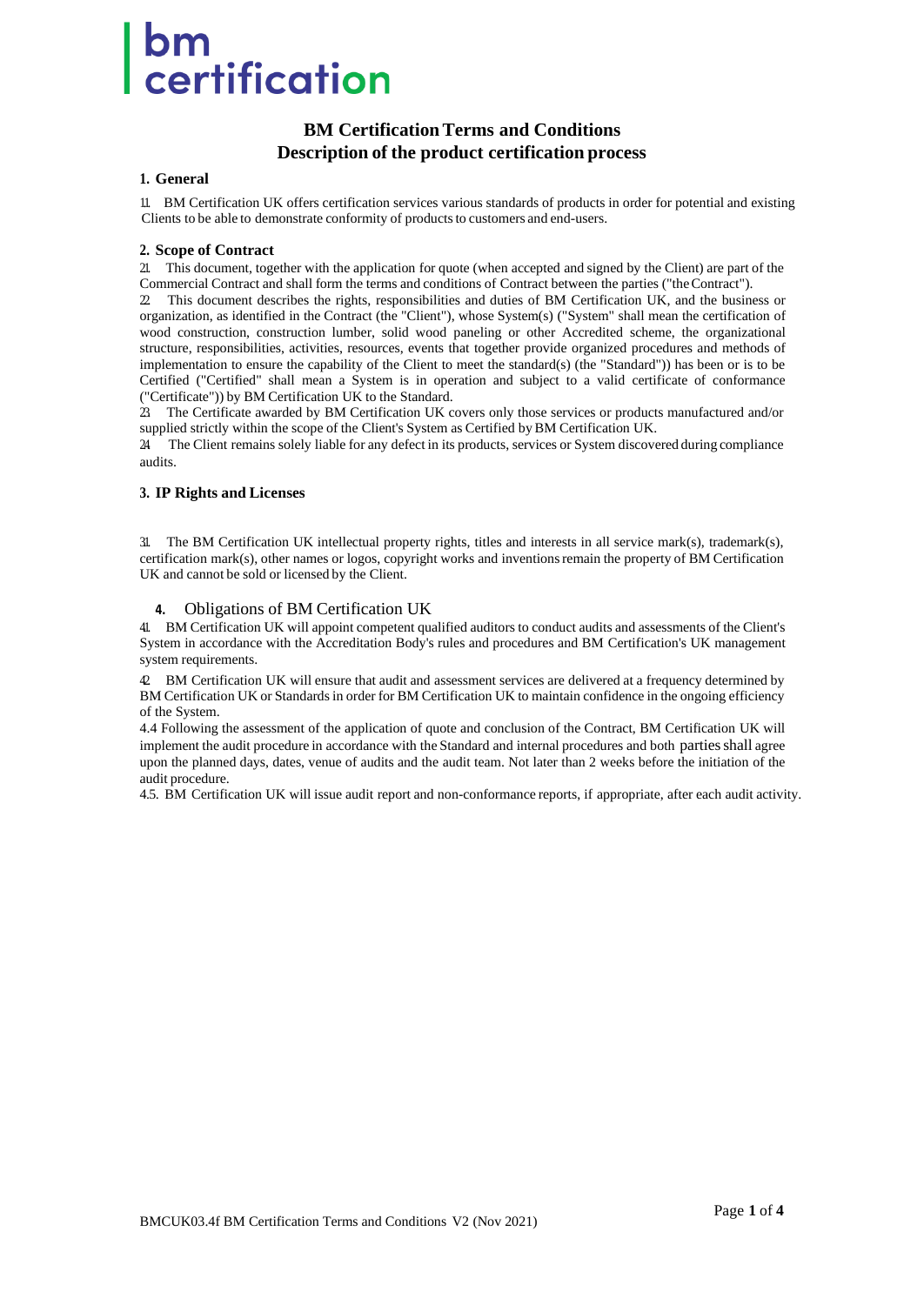## certification

Audit report with corresponding audit documents is supplied to BM Certification UK Ltd technical reviewers / certification manager for review and certification decision making.

4.6. BM Certification UK will issue a Certificate on successful completion of the initial certification assessment to the satisfaction of BM Certification UK.

### **5. Obligations of the Client**

5.1. The Client always fulfills the certification requirements, including implementing appropriate changes when they are communicated by BM Certification UK.

 $\Omega$  The Client shall ensure that its System complies with the current version of the rules, regulations and Standard(s) against which it is certified. Current versions of the rules, regulations and Standards can be obtained from the respective websites.

5.3. The Client agrees to undergo regular surveillance and audit as determined by BM Certification UK and must provide BM Certification UK with reasonable cooperation and assistance and allow BM Certification UK access to all premises, documentation and information deemed necessary by BM Certification UK to verify the maintenance of the System

- 54 The Client agrees that:
	- a. BM Certification UK has the right to undertake unannounced or short notice surveillance evaluations.

b. Additional surveillance visits, as deemed necessary by BM Certification UK, will be charged at BM Certification's UK rates current at the time of supply of such services and as stipulated in the Commercial Contract.

c. for certification in conformity with the product certification standard or designated technical specifications which indicate that the assessment shall be done in accordance with system 1 and the conduction of type tests, BM Certification UK utilizes one of the following laboratories:

- MEKA SIA
- Vilnius Gediminas technical university
- Fire Research Centre of the Fire and Rescue Department under the Ministry of the Interior Lithuania
- 5.5. The Client recognizes that:
	- a. Certificate will only be granted once all non-compliances are corrected and closed.

b. product certification surveillance audits are conducted at least once a year in accordance with EN 14081 (VSG), EN14250, EN14915, EN14351, EN16034 standards, during the certification cycle, a total of 1 certification audit and 2 surveillance audits; re-certification audits will be conducted every 3 years.

c. product certification surveillance audits are conducted at least twice a year in accordance with EN 14081 (MSG); EN 13986, EN 14080; EN 15497 standards, during the term of the certification cycle 1 certification and 5 surveillance audits, recertification audits will be conducted every 3 years. d.

56. The Client shall inform BM Certification UK promptly of any significant changes to its product(s), services, resources, management, System or any other circumstances, which may materially impact the continued validity of its certification, for example but without limitation: change of site, change of process, change of ownership, change of scope. In such circumstances the Client shall agree to perform an extraordinary audit, the costsof which have been stipulated in the Commercial Contract, and pay any applicable additional fees and expenses deemed necessary for BM Certification UK to assess the impact and maintain confidence in the System.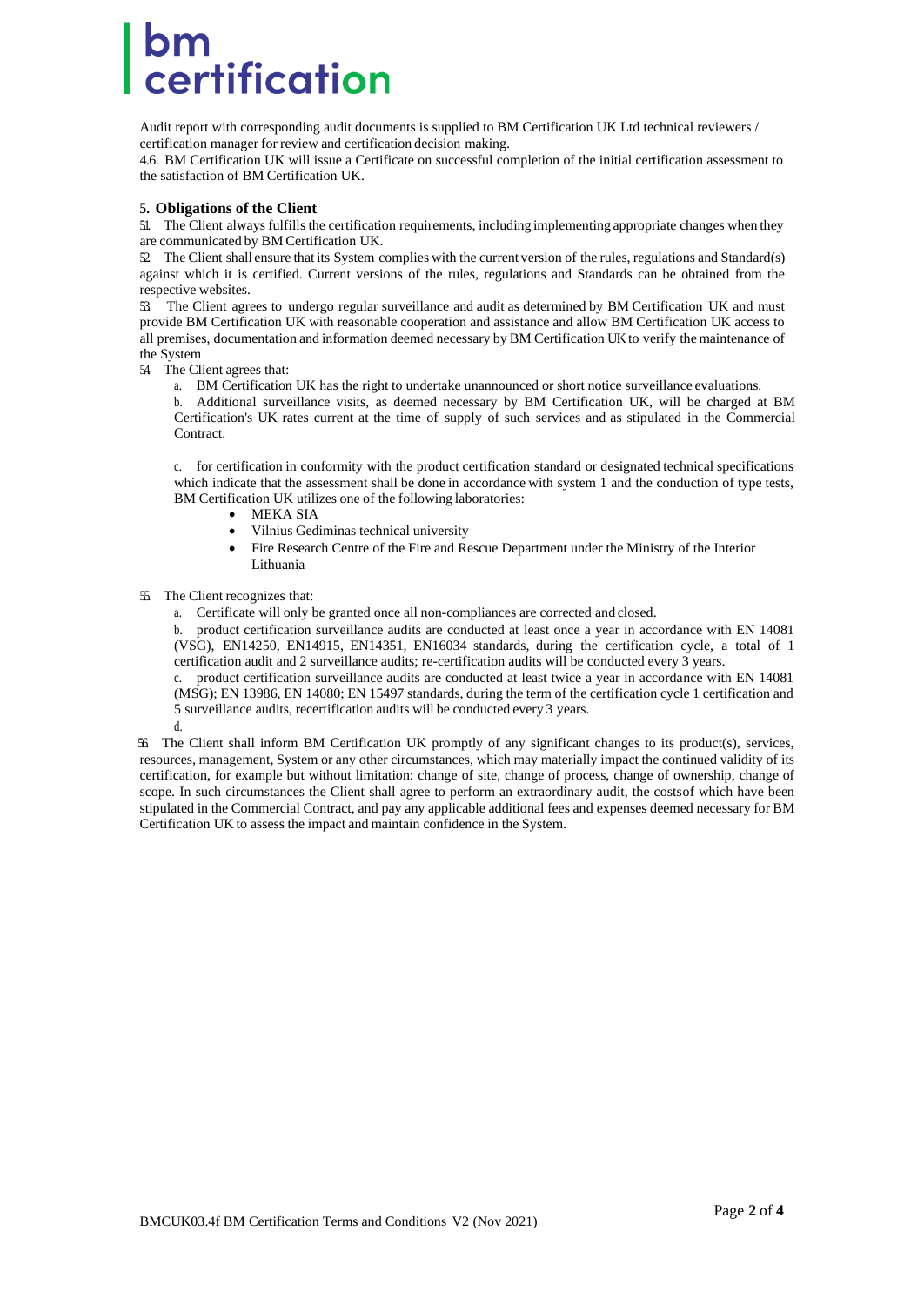## certification

5.7. The Client shall allow the Accreditation Body, or its representative, access to any part of the audit or surveillance process for the purposes of witnessing BM Certification's UK audit team performing the audit of the System to determine conformity with the requirements of the Standard. This will include the right of access to confidential information, witness assessment, compliance assessment, unannounced assessment, or any other special short notice assessment . The Client will not have the right within this Contract to refuse such a request either by the Accreditation Body,its representative or BM Certification UK.

58. The Client agrees to make claims regarding the certification consistent with the scope of the certification.

5.10 . The Client shall declare to BM Certification UK any activity which may create a conflict of interest in relation toits Certified System.

5.11 . Where necessary the Client shall also enter into and maintain a valid License Agreement for the use of the certification mark on its certified product. The Client shall affix the UKCA mark on its products in compliance with the Standard after having coordinated with the Certification Body.

5.12 . The Client shall cooperate with BM Certification UK and provide the audit team with the required documentation(if necessary to a specific stage of the certification procedure) for assessment purposes, not later than 1 week prior to the initiation of the audit procedure.

5.13 . If the Client should submit the Certification documents and copies thereof to third parties, they must be provided with all details of the certification scheme.

5.14 . The Client shall register and keep record of all complaints received regarding the conformity of the requirements of the certification and shall perform analysis of such complaints, maintaining the records thereof. The Complaint register and records are available on request for review to BM Certification UK. The Client shall:

a. take appropriate action with respect to such complaints and any deficiencies found in products that affect compliance with the certification requirements,

b. document the actionstaken;

5.15 . The Client does not use its product certification in such a manner that can bring certification body into disrepute and does not make any statement regarding its product certification that the certification body may consider unauthorized or misleading.

5.16 . If the Client provides copies of the certification documents to others, the documents shall be reproduced in their entirety or as specified in the certification scheme.

5.17 . The Client shall comply with any requirements that may be prescribed in the certification scheme relating to the use of marks of conformity and on information related to the product.

#### **6. Suspension or withdrawal of certification**

6.1. BM Certification UK shall be entitled to suspend or withdraw the Client's certification if:

- a. The certified products or Systems of the Client continuously and consistently fail to comply with the Standard, including the requirements of management system efficiency.
- b. The certified Client refuses to undergo surveillance audits or recertification audits within the specified frequency.
- c. The Client arbitrarily cancels the certification procedure, notifying BM Certification UK in writing.

The Client fails to comply with the financial obligations of the Contract.

e. During the audit procedure 5 or more Major non-conformities or 10 or more Minor non-conformities have been raised by auditor

- f. The Client has not dealt with the non-conformities within the specified deadline.
- g. The Client hasfailed to comply with the requirements of the use oftrademarks of BMCertification UK

/ Accreditation Body or UKCA marking (logo) requirements in conformity with the Standard.

Where it considers it appropriate, BM Certification UK may, at its sole discretion, inform the Client of its intention to suspend or withdraw certification and to allow the Client a reasonable opportunity to take a corrective action, within such timescales as BM Certification UK may reasonably specify, before the suspension or withdrawal takes effect.

6.3. If BM Certification's UK accreditation has stopped due to any circumstances or BM Certification UK has inability to continue to supply certification accredited by the respective Accreditation Body, BM Certification UK will notify the Client within thirty (30) days of such withdrawal and the Certificates relating to the respective scope of the Accreditation Body will be suspended *ipso facto* within six (6) months after the date of withdrawal.

6.4. On suspension or withdrawal of certification the Client shall immediately cease to use any trademarks associated with BM Certification UK, UKCA and the Accreditation Body, or to sell any products that have previously been labelled or marked (or authorized labelling and marking) using the trademarks, and cease to make any claims that imply that they comply with the requirements for certification.

6.5. The Client shall advise all relevant existing customers of the suspension or withdrawal in writing within three (3) working days (or other period as determined by BM Certification UK) of the withdrawal or suspension taking effect and maintain records of that advice.

6.6. The Client shall, as requested by BM Certification UK, either destroy all electronic and hardcopy Certificates relating to the certification and remove all claims, service mark(s), trademark(s), other names or logos and copyright works from products, documents, advertising and marketing materials with immediate effect or return all such certification to BM Certification UK. The Client shall also cooperate with BM Certification UK and its Accreditation Bodies to confirm that these obligations have been met and shall, if requested, confirm in writing the destruction or return of all such references or certificates by one of its directors.